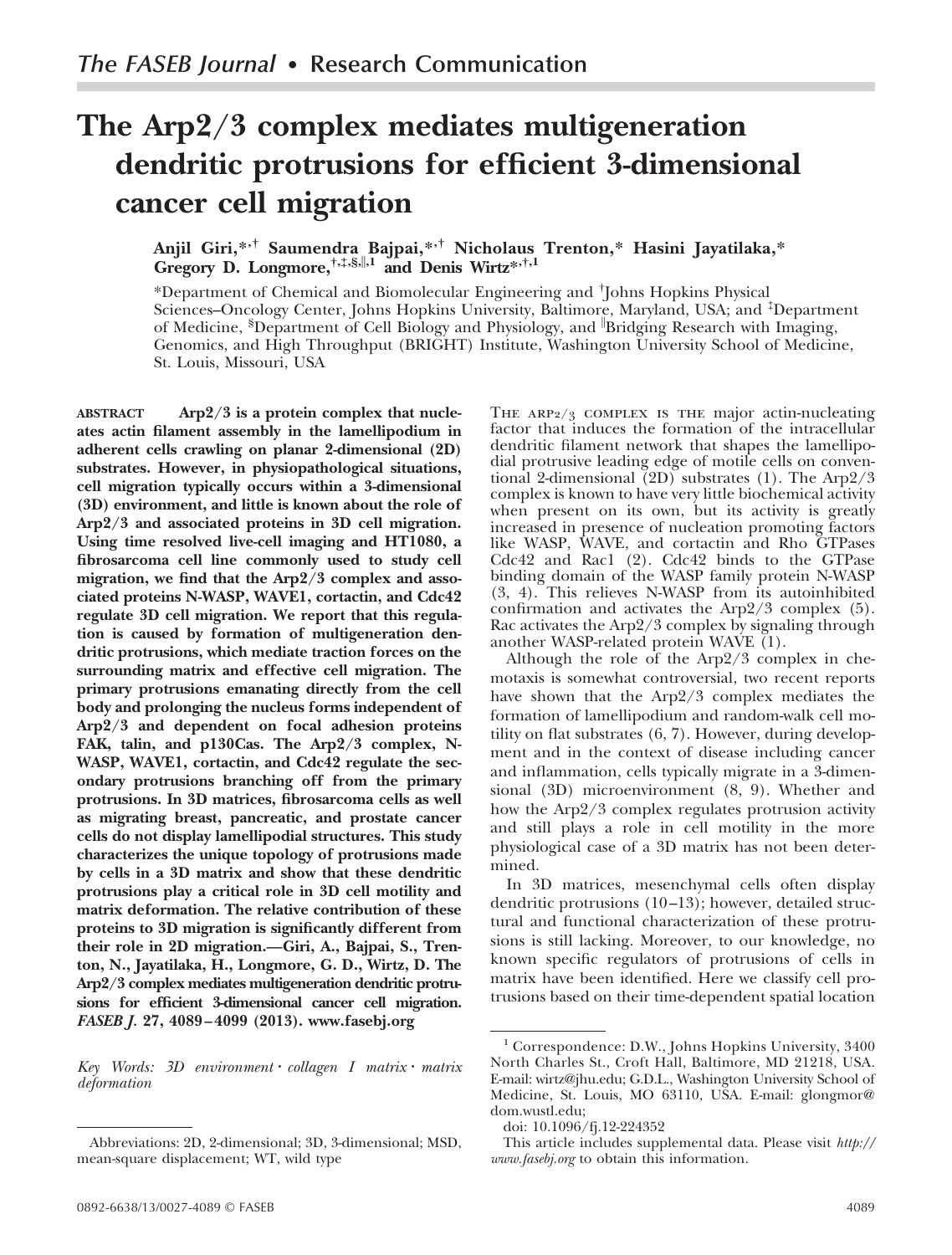in the cell. Our results show that while the protrusions emerging directly from the cell body and prolonging the nucleus (which we call mother protrusions) are specifically regulated by focal adhesion proteins FAK, talin, and p130Cas, the formation of dendritic protrusions (daughter protrusions) that stem from mother protrusions are regulated by the Arp2/3 complex and associated proteins N-WASP, WAVE1, cortactin, Cdc42, and VASP. The rate of generation (not the length) of daughter protrusions, and associated degree of branching from the mother protrusions, predicts cell speed in 3D matrices. These multigeneration dendritic protrusions are structurally and functionally distinct from well-characterized invadopodia that stem from the basal surface of cancer cells placed on the surface of soft gels and promote local invasion but do not seem to mediate cell migration.

# **MATERIALS AND METHODS**

#### **Cell culture**

Human fibrosarcoma HT1080 cells [American Type Culture Collection (ATCC), Manasssas, VA, USA] were cultured in DMEM (Mediatech, Manasssas, VA, USA) supplemented with 10% (v/v) FBS (Hyclone Laboratories, South Logan, UT, USA), and 0.005% (w/v) gentamicin (Quality Biological, Gaithersburg, MD, USA). Human breast carcinoma MDA-MB-231 cells (ATCC) were cultured in DMEM supplemented with 10% FBS. Human prostate cancer E006AA cells (a generous gift from Prof. John Isaacs, Johns Hopkins University School of Medicine) were cultured in Roswell Park Memorial Institute (RPMI) 1640 medium supplemented with 10% FBS and 100 U penicillin/100 µg streptomycin per milliliter of medium. Human pancreatic adenocarcinoma SW1990 cells (ATCC) were cultured in RPMI 1640 medium supplemented with 10% FBS and 100 U penicillin/100  $\mu$ g streptomycin per milliliter of media. HT1080 cells transfected with shRNAs (see below) were grown in medium containing 1  $\mu$ g/ml puromycin. The cells were maintained at 37°C and  $5\%$   $\mathrm{CO}_2$  in a humidified incubator during cell culture and during live-cell microscopy.

#### **Depletion of proteins with shRNAs**

The lentivirus vector was generated by cotransfecting the shRNA construct with two other packaging plasmids, pMD.G VSV-G and pCMV $\Delta$ R8.91 (encoding Gag, Pol, Tat, and Rev) using Lipofectamine 2000 (Invitrogen, Carlsbad, CA, USA). Briefly 293T cells at around 80% confluence were transfected with a mixture of 6  $\mu$ g of lentiviral shRNA construct, 8  $\mu$ g of pCMV $\Delta$ R8.91, and 1 µg of pMD.G VSV-G. The conditioned medium containing the lentivirus was harvested 48 h posttransfection and filtered through a 0.4-µm filter (Millipore, Billerica, MA, USA) to remove cell debris.

For transduction, HT1080 cells were grown to  $50-60\%$ confluence in a 6-cm cell culture dish. Medium (2 ml) containing lentivirus was mixed with 1 ml of fresh medium containing protamine sulfate (final concentration  $10 \mu g/ml$ ) and added to HT1080 cells. After 8 h incubation, the medium containing the viruses was replaced with fresh medium containing  $1 \mu g/ml$  puromycin for selection. shRNA constructs targeting various genes were purchased from Sigma. Five different shRNA sequences targeting different regions were chosen. After lentiviral-mediated transduction, Western blots were performed, and only shRNAs showing more than 85% knockdown were used for subsequent studies. They include the following: *Arp2/3 sh36499* GCTGGCATGTTGAAGCGAAATC, *Arp2/3 sh36501* CTACCACATCAAGTGCTCTAAC; *N-WASP sh123061* GCACAACTTAAAGACAGAGAAC, *N-WASP sh123062* CAGGAAA-CAAAGCAGCTCTTTC; *cortactin sh40273* CGGCAAATACGG-TATCGACAAC; *Cdc42 sh299931* CCTGATATCCTACACAA-CAAAC; *Cdc42 sh299932* CAGATGTATTTCTAGTCTGTTC; *WAVE1 sh122995* CGCCGTATTGCTGTTGAATATC; *WAVE1 sh122998* GCTAAGCATGAACGCATTGAAC.

A scrambled shRNA sequence was used as a control, CCTAAGGTTAAGTCGCCCTCGC (Addgene plasmid 1864; Addgene, Cambridge, MA, USA). Western blots were performed as described previously. The blots were incubated overnight at 4°C with the following antibodies: rabbit antihuman p34 (1:1000 in 5% milk; Millipore), rabbit antihuman N-WASP (1:1000 in 5% milk; Cell Signaling Technology, Danvers, MA, USA), rabbit anti-human cortactin (1:1000 in 5% milk; Cell Signaling Technology), rabbit anti-human Cdc42 (1:1000 in 5% milk; Cell Signaling Technology), and goat anti-ß-actin (1:2500 in 5% milk; Santa Cruz, Santa Cruz, CA, USA). Depletion of talin, p130Cas, Vasp, and FAK was conducted as described previously (15).

#### **Immunofluorescence microscopy**

To visualize the subcellular localization of Arp2/3 and associated proteins, cells were plated on collagen I-coated 35-mm glass-bottom cell culture dishes. The next day, cells were fixed with 4% paraformaldehyde for 10 min, permeabilized with 0.1% Triton X-100 for 10 min, blocked with 10% goat serum for 1 h at room temperature, and stained for nuclear DNA, Arp2/3 (p34, 1  $\mu$ g/ml; Millipore), WAVE1 (1  $\mu$ g/ml; Cell Signaling Technology), N-WASP  $(1 \mu g/ml;$  Cell Signaling Technology), cortactin  $(1 \mu g/ml;$  Cell Signaling Technology), and Cdc42 (1  $\mu$ g/ml; Cell Signaling Technology).

Fluorescent micrographs of cells on 2D substrates were collected using a Cascade 1K CCD camera (Roper Scientific, Trenton, NJ, USA) mounted on a Nikon TE2000 microscope with a  $\times 60$  oil-immersion lens (Nikon, Tokyo, Japan). For immunofluorescence in 3D, cells were embedded in 3D collagen as mentioned below (3D collagen I matrix). After 24 h, cells were fixed with 4% formaldehyde for 30 min and permeabilized with extraction buffer consisting of 0.1% Triton-X 100  $(v/v)$  for 30 min. Cells were then incubated with primary antibody [same antibodies as mentioned above, anti-phospho-myosin heavy chain 2A (Ser1943; Millipore), anti- $\alpha$ -tubulin (Abcam, Cambridge, MA, USA), 5 µg/ml final concentration for all antibodies] overnight at 4°C and washed 5 times with PBS for 30 min each. Next, the cells were incubated with appropriate secondary antibodies, phalloidin, and DAPI for 2 h at room temperature, after which they were washed extensively with PBS  $(5 \times$  for 30 min each). Cells completely embedded inside collagen gels were then imaged  $\geq$ 150  $\mu$ m away from the bottom on a Nikon A1 confocal microscope using a  $\times 60$  water-immersion lens.

#### **Lamellipodium quantification**

Lamellipodia of cells growing in 2D substrates were quantified as described previously (16, 17). Briefly, cells were stained for F-actin, and fluorescent and phase-contrast images were taken randomly for  $\geq 100$  cells/condition. Cell boundaries were traced using NIS-Elements image analysis software (Nikon). Lamellipodia were identified by dense networks of F-actin fluorescence on the front edge of the cell's perimeter. The ratio of lamellipodia was calculated by dividing the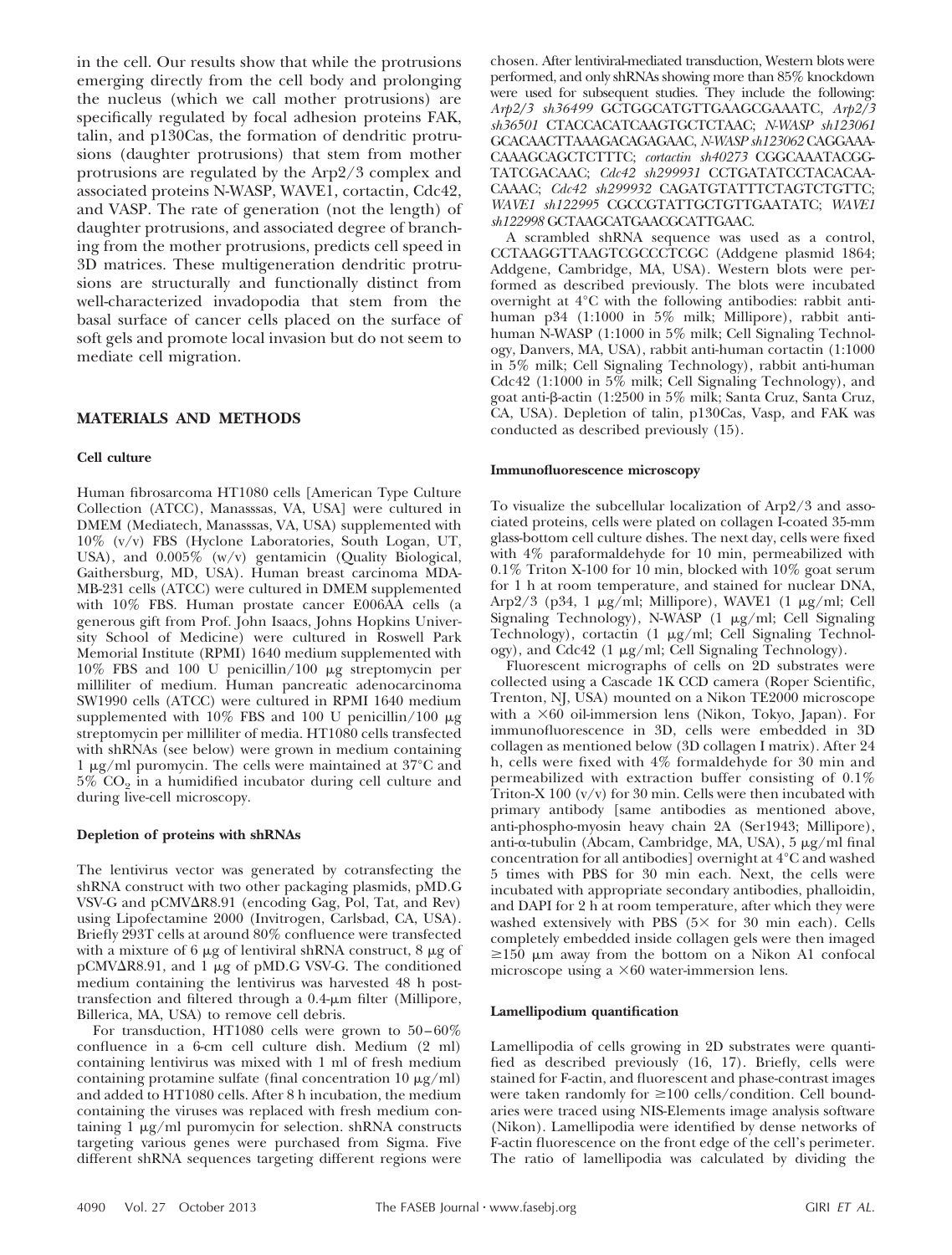length of the lamellipodia by the total circumference of the cell.

## **3D collagen I matrix**

HT1080 cells were embedded in 2 mg/ml collagen I gel as described previously (15). Briefly, 18,000 cells suspended in 1:1 (v/v) ratio of cell culture medium and reconstitution buffer [0.2 M 4-(2-hydroxyethyl)-1-piperazineethanesulfonic acid (HEPES) and  $0.26$  M NaHCO<sub>3</sub> in distilled water] were mixed with appropriate volume of soluble rat-tail collagen I (BD Biosciences, San Jose, CA, USA) to obtain a final collagen I concentration of 2 mg/ml. A calculated amount of 1 M NaOH was added quickly, and the final solution was mixed well to bring the pH to  $\sim$ 7. The cells suspension was added to a 24-well coverslip-bottom cell culture dish and immediately transferred to an incubator maintained at 37°C to allow polymerization. This density was chosen so as to minimize cell collisions. Fresh medium was added 5 h before imaging.

## **Protrusion activity and topology of matrix-embedded cells**

Phase-contrast images of matrix-embedded cells were recorded 2 min apart for 16.5 h using a Cascade 1K CCD camera (Roper Scientific) mounted on a Nikon TE2000 microscope with a  $\times 10$  objective lens. For the characterization of protrusion topology, the movies were used to count the total number of mother protrusions, and the number of first-, second-, and third-generation protrusions generated by the cell (*e.g.*, see **Fig. 2***A–D*). The protrusions emanating directly from the cell body, even when split, were termed mother protrusions; protrusions originating from the mother protrusions were termed first-generation, and so on. Because many mother protrusions showed multigeneration protrusions, they were termed dendritic. The degrees of branching are defined as the ratios of the number of first-generation to the number of mother protrusions (see Fig. 2*L*, inset), the number of second-generation protrusions to the number of first-generation protrusions (see Fig. 2*M*, inset), and so on. The rate of formation of a protrusion (of any generation) is the number of protrusions that were born, grew, and died for a duration of 1 h. Mitotic cells were not included in the measurements.

## **Mean-square displacement (MSD) of cells in 2 and 3 dimensions**

HT1080 cells were embedded in collagen I matrix, and low-magnification movies were collected, as described above. Single cells were tracked using Metamorph imaging software (Molecular Devices Corp., Sunnyvale, CA, USA). A custom MATLAB program (MathWorks, Natick, MA, USA) calculated the MSD for each cell using the *x* and *y* coordinates obtained from tracking data using the following equation: MSD  $\langle [x(t + \Delta t) - x(t)]^2 + [y(t + \Delta t) - y(t)]^2 \rangle$ . We note that this is the 2D projection of essentially 3D cellular movements in the matrix; *i.e.*, we presumed that the movements of the cells were isotropic. To test this assumption, we verified that  $\langle [ \, x(t \, + \,$  $\Delta t$ ) –  $x(t)$ ]<sup>2</sup> $\rangle \approx \langle [y(t + \Delta t) - y(t)]^2 \rangle$ ; *i.e.*, we assume that if the MSDs of the cell along arbitrarily chosen *x* and *y* axis are equal, then the cell's MSDs in the direction orthogonal *z* to the (*x*, *y*) plane is also equal to those in the *x* and *y* directions. Mitotic cells were not included in the measurements.

#### **Imaging and analysis of 3D matrix traction**

Cells were embedded in collagen matrix and plated in a 4-chambered dish (MatTek, Ashland, MA, USA). Cells were incubated for 24 h in a humidified incubator maintained at  $37^{\circ}$ C, and then 500 µl of fresh medium was added to each well 5 h before imaging. Using a 488-nm laser for illumination and choosing a set of filters designed to collect reflected light, a reflection-confocal image of the cell and its immediate surrounding gel was captured at an interval of 2 min for 2 h, in a  $\mathrm{CO}_2$ - and temperature-controlled environment using a Nikon A1 confocal microscope with a  $\times 60$  water-immersion lens. To ensure that the 3D behavior of pulling by the cell is incorporated in the analysis, up to 40 *z* planes were imaged at every time point. Moreover, in order to mitigate the possibility of the glass bottom affecting the local properties of the cell, it was ensured that the imaged cell was  $\geq 150 \mu m$  above the glass bottom.

Images at each time point were projected along the *z* direction using the maximum-intensity module on NIS-Elements image analysis software (Nikon). Subsequently, each sequence of images was exported as tiff files and read into a MATPIV-based code to determine the instantaneous, wholefield deformation map of the imaged gel. A signal-to-noise ratio of 4 was used to eliminate false vectors, and interrogation areas were picked to be  $16 \times 16$  pixels, with a targeted overlap of 75% between these areas. Having obtained the instantaneous deformation of the gel between every 2 successive frames, imaginary circular regions around the cell were picked to represent beads of diameter 10 pixels. Up to 14 such "computational" beads were placed and their trajectories tracked using the information about whole-field instantaneous deformation of the gel. The mean peak deformation and the mean net deformation of the imaginary beads were calculated for cells moving in one direction over the course of one 2-h movie.

#### **Correlation analysis**

To access correlation between various motility parameters (MSDs, protrusion topology in 2 and 3 dimensions), 11 data points were generated (1 data point from each shRNA treatment, 1 data point from control cells, and 1 data point from Arp2/3 inhibitor treatment). Each data point represents the average of the particular parameter considered.

## **Statistics**

The mean  $\pm$  se values were calculated and plotted using GraphPad Prism software (GraphPad, San Diego, CA, USE). One-way ANOVA test was performed to determine statistical significance, which is indicated in the graphs using a Michelin grade scale. Values of  $P \leq 0.05$  were considered significant.

# **RESULTS**

# **Transformed cells form multiple-generation dendritic protrusions in 3D matrix**

Wild-type HT0180 cells, a human fibrosarcoma cell line commonly used to study cell migration (17–20), were placed on flat collagen I-coated substrates. These cells formed a wide lamellipodium at their leading edge (**Fig. 1***A–E*) and, as expected, the Arp2/3 complex and associated proteins, Arp2/3 activator N-WASP and WAVE1 (5, 21–24), N-WASP regulator cortactin (25– 28), and N-WASP upstream effector Cdc42 (21, 22), localized in their lamellipodium (Fig. 1*A–E*). In contrast, and as observed previously by Yu and Machesky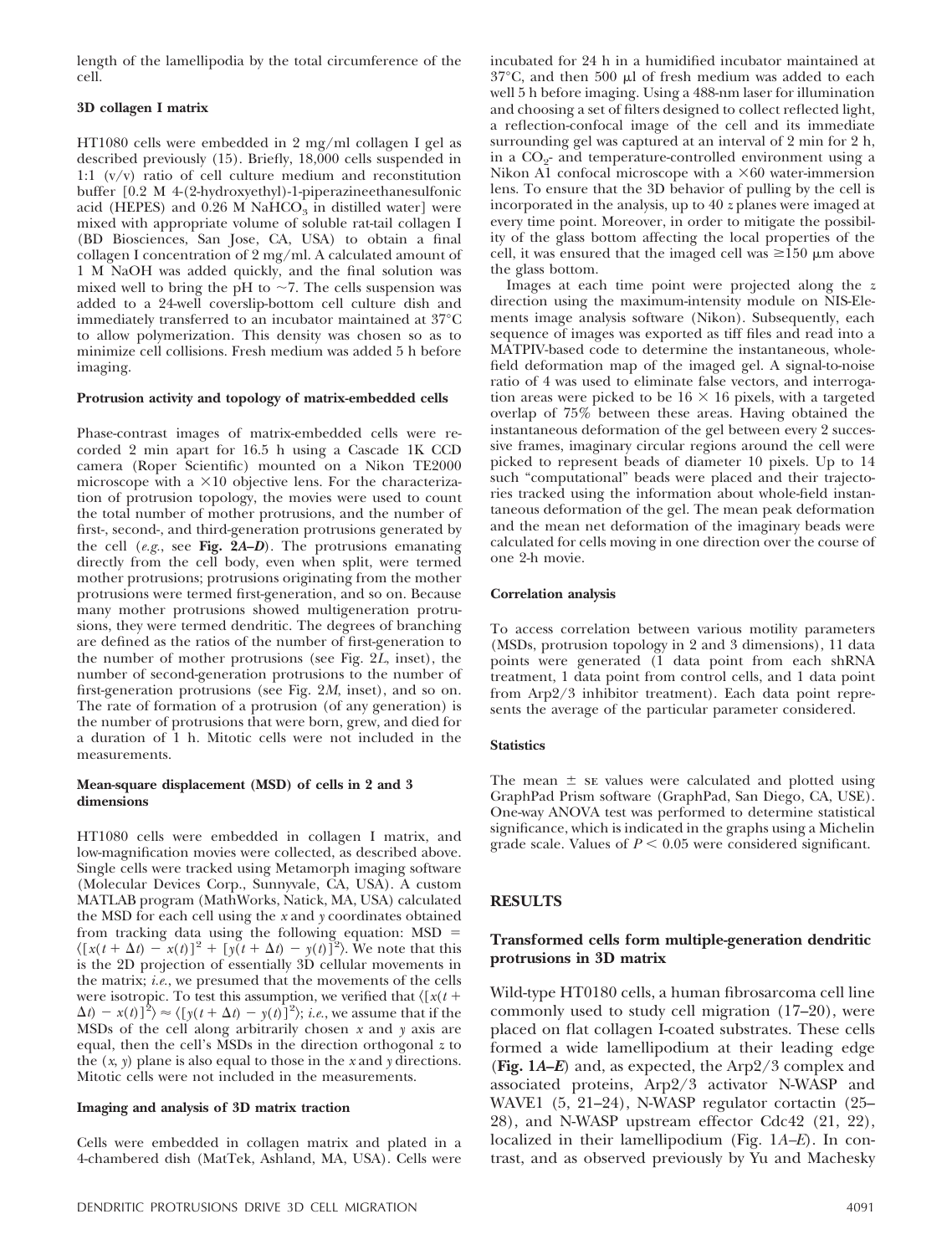

**Figure 1.** Organization and role of Arp2/3 complex and associated molecules in cells on conventional 2D substrates. *A–E*) Arp2/3 complex (*A*), N-WASP (*B*), WAVE1 (*C*), cortactin (*D*), and Cdc42 (*E*) are localized primarily at the leading edge (lamellipodium) of motile cells placed on 2D collagen I-coated substrates. Human fibrosarcoma cells (HT1080) were stained with DAPI (nuclear DNA) and using antibodies against these proteins; images were obtained by immunofluorescence microscopy. *F*, *G*) Cells form no apparent wide lamellipodium when embedded in a 3D collagen I matrix; rather they form long pseudopodial protrusions that stem directly from the cell body and branch off into the matrix. Images of the HT1080 cell and its surrounding collagen I matrix were obtained by confocal phase contrast microscopy (*F*) and confocal reflection microscopy (*G*), respectively. *H–K*) Compared to control cells transfected with nontargeting shRNA (*H*), shRNA-induced depletion of the p34 subunit of the Arp2/3 complex (*I*), or N-WASP (*J*) induces the reduction of lamellipodium formation, as measured by the ratio of the length of lamellipodium marked by actin stain (phalloidin) and that of the cell periphery (method described in ref. 44); for each condition,  $n = 3$  and a total of 100 cells were probed (*K*). \*\**P* < 0.01, \*\*\**P* < 0.001 *vs*. wild type (WT). *L–O*) Regulation of 2D (*L*, *M*) and 3D (*N*, *O*) cell speed (measured as MSD at considered time lags; see Materials and Methods) by the Arp2/3 complex, N-WASP, WAVE1, cortactin, and Cdc42, as well as inhibition following cell treatment by 100  $\mu$ M of the Arp2/3-complex-specific inhibitor CK636. MSDs were evaluated at time lags of 16 min (*L*, *N*), and 1 h (*M*, *O*).

(29), immunofluorescence microscopy of these cells in 3D collagen I matrices showed Arp2/3, N-WASP, and cortactin localized to discrete puncta inside the protrusions and also in the cell body (Supplemental Fig. S2*A–I*, white arrowheads).

Next, we systematically assessed whether these proteins regulated lamellipodium formation in cells on collagen-

I-coated flat substrates. These experiments were conducted to determine whether cells that were shRNA depleted of these proteins displayed a motility phenotype on 2D substrates and, in turn, assess whether the role of Arp2/3 complex and binding partners in 3D motility could be simply extrapolated from the 2D case. All results presented in the study were verified using  $\geq 2$  different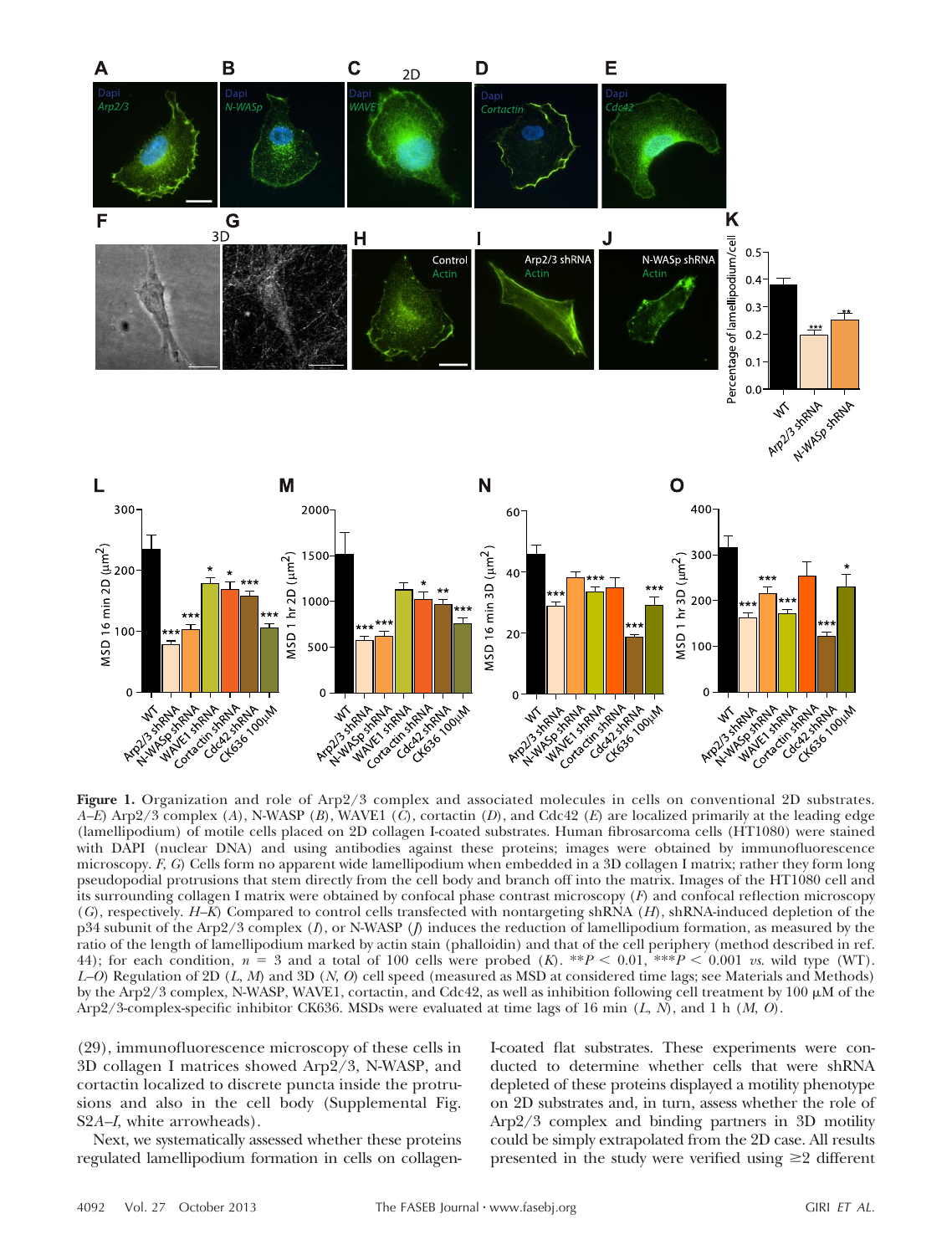shRNA constructs (Supplemental Fig. S1*A–E*); results obtained with different shRNA constructs were pooled, as they were highly consistent. We found that shRNA-induced depletion of the major subunit p34 of the Arp2/3 complex (a positive control; refs. 6, 7), as well as N-WASP, significantly and consistently diminished the formation of the lamellipodium at the leading edge of cells moving on 2D substrates (Fig. 1*H–K*) and, as assessed by live-cell microscopy, reduced 2D cell speed (Fig. 1*L*, *M*). A simple assessment of cell speed consists of measuring MSDs of cells at different time scales, which here ranged between 2 min (the time between movie frames) and 16.5 h (the total duration of the movie). Short-time-scale cell speed (*e.g.*, evaluated at 16 min) and long-time-scale cell speed (*e.g.*, evaluated at 1 h) were both regulated by the Arp2/3 complex and associated proteins N-WASP, WAVE1, Cdc42, and cortactin (Fig. 1*L*, *M*). We note that the drastic reduction of lamellipodium formation by depletion of p34 and N-WASP (Fig. 1*K*), reduced, but did not completely prevent, cell migration on 2D substrates (Fig. 1*L*, *M*). For the cases examined here, correlation between 2D motility and lamellipodium formation was strong: cells showing little lamellipodium moved slowly, while cells showing extensive lamellipodium moved rapidly on 2D substrates (Fig. 1*H–M*).

Using the same cells as used in the above 2D studies, we determined whether the Arp2/3 complex and associated proteins still played a role in 3D cell migration for well-dispersed cells embedded in a matrix  $\geq 400 \mu m$ away from the bottom substratum to avoid edge effects (30). The depletion of the Arp2/3 complex or associated proteins induced a robust phenotype of reduced 3D cell speed (Fig. 1*N*, *O*). Since shRNA-based depletion of p34 may not be complete, we examined the migration of matrix-embedded cells treated with specific Arp2/3 inhibitor CK636; these treated cells also showed greatly decreased cell speed, to an extent similar to that caused by shRNA depletion of p34, demonstrating a highly consistent phenotype of reduced 3D migration (Fig. 1*N*, *O*).

We asked whether regulation of cell speed by the Arp2/3 complex and associated proteins on 2D substrates was predictive of their regulatory role in 3D cell migration. On 2D collagen I-coated substrates, Arp2/3, N-WASP, WAVE1, cortactin, and Cdc42 regulated cell migration as in the 3D case; the presence of these proteins enhanced cell speed (Fig. 1*L*, *M*). However, close examination of the data showed that the extent of correlation between 2D and 3D motility parameters (MSDs) was limited (Pearson correlation coefficient  $\ll$ 1; Supplemental Fig. S1*F*, *G*), suggesting a distinct mode of action for the Arp2/3 complex and associated proteins in 3D motility.

To determine the mechanism of Arp2/3-based regulation of 3D cell migration, protrusion morphology and dynamics of matrix-embedded cells were quantitatively assessed. However, unlike cells on collagen-coated surfaces, the same cells fully embedded inside a 3D collagen I matrix displayed no clear lamellipodia-like structure, as assessed by high-magnification microscopy (Fig. 1*F* and Supplemental Fig. S1*J–L*). Rather, cells showed a highly stretched body composed of an average of 1–2 major pseudopodial protrusions that stemmed from the cell body, prolonging the nucleus. The average thickness of these major protrusions was  $\sim$ 5 µm, which is  $\sim$ 10 times thicker than filopodial protrusions observed in cells on substrates (Fig. 1*F*, Supplemental Fig. S1*J–L*, and **Table 1**). Another important feature that sets apart pseudopodial protrusions from filopodia is the presence of microtubules inside these protrusions, whereas filopodia contain only filamentous actin (Supplemental Fig. S2*M–O*).

Matrix-embedded cells developed 1 or 2 zerothgeneration mother protrusions, defined as the protrusions that extend directly from the nuclear area. Zeroth-generation protrusions branched into firstgeneration protrusions, which typically branched themselves further into second-generation protrusions (Fig. 2*A–D*). These second-generation protrusions rarely branched themselves further into third-generation

| Type of protrusions                     | Width<br>$(\mu m)$ | Length<br>$(\mu m)$ | Number<br>per cell at<br>any time | Topology                     | F-actin organization                             |                | $Arp2/3$ N-WASP | Regulatory<br>role in<br>cell motility |
|-----------------------------------------|--------------------|---------------------|-----------------------------------|------------------------------|--------------------------------------------------|----------------|-----------------|----------------------------------------|
| 2D case                                 |                    |                     |                                   |                              |                                                  |                |                 |                                        |
| Lamellipodium                           | $20 - 50$          | 10                  | $\sim$ 1                          | Thin and wide                | Dendritic orthogonal<br>$meshwork + bundles$     | Yes            | Yes             | Yes                                    |
| Filopodium                              | $<$ 1              | $\sim$ 1            | $\sim\!\!10$                      | Cylindrical; no<br>dendrites | Single core bundle                               | N <sub>0</sub> | No              | Yes                                    |
| Invadopodia                             | $0.5 - 2$          | >2                  | $10 - 50$                         | Short and thin               | Actin-associated proteins<br>surround actin core | Yes            | Yes             | No                                     |
| 3D case                                 |                    |                     |                                   |                              |                                                  |                |                 |                                        |
| Mother protrusion                       | $2.5 - 10$         | $10 - 60$           | $\sim$ 1                          | Cylindrical                  | Multiple cortical bundles                        | Yes            | Yes             | No                                     |
| First-generation<br>daughter protrusion | $2 - 5$            | 10                  | $\sim 0.5$                        | Cylindrical;<br>dendrites    | Multiple cortical bundles                        | Yes            | Yes             | Yes                                    |

TABLE 1. *Morphological and functional differences between protrusions formed by cells in the 2D and 3D cases*

Differences in length and lateral dimensions, topology, F-actin organization, and regulatory roles played by lamellipodia-specific proteins Arp2/3 and N-WASP between pseudopodial protrusions formed by cells in 3D matrix and lamellipodial/filipodial/invapodial protrusions formed by the same cells on 2D substrates. Results compare WT HT1080 cells on collagen I-coated substrates and these cells inside a collagen I matrix.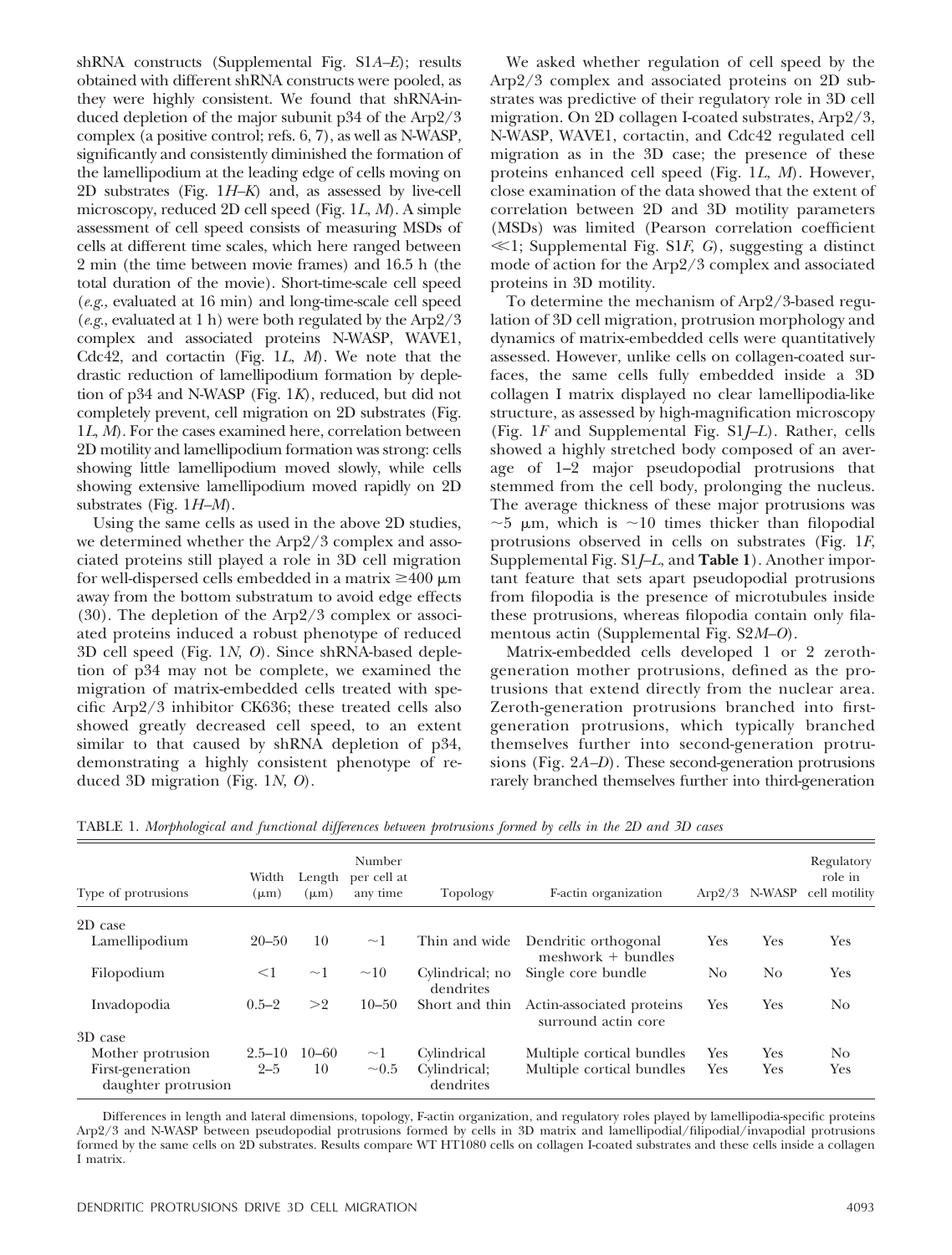

3D collagen I matrix. Scale bars  $= 20 \mu m$ . *H–I*) Average fraction of time spent by matrix-embedded cells displaying  $\geq 1$  first-generation protrusion stemming from a mother protrusion  $(H)$ ,  $\geq 1$  second-generation protrusion  $(I)$ , and  $\geq 1$  third-generation protrusion  $(I)$ , and associated regulation by the Arp2/3 complex, N-WASP, WAVE1, cortactin, and Cdc42, as well as inhibition following cell treatment by 100  $\mu$ M of the Arp2/3-complex-specific inhibitor CK636. *K*) Total number of daughter protrusions and mother protrusions (inset) generated per hour per cell (rates of formation). *L–N*) Number of first-generation protrusions (*L*), second-generation protrusions (*M*), and third-generation protrusions (*N*) generated per hour per cell. Insets: number of first-generation (*continued on next page*)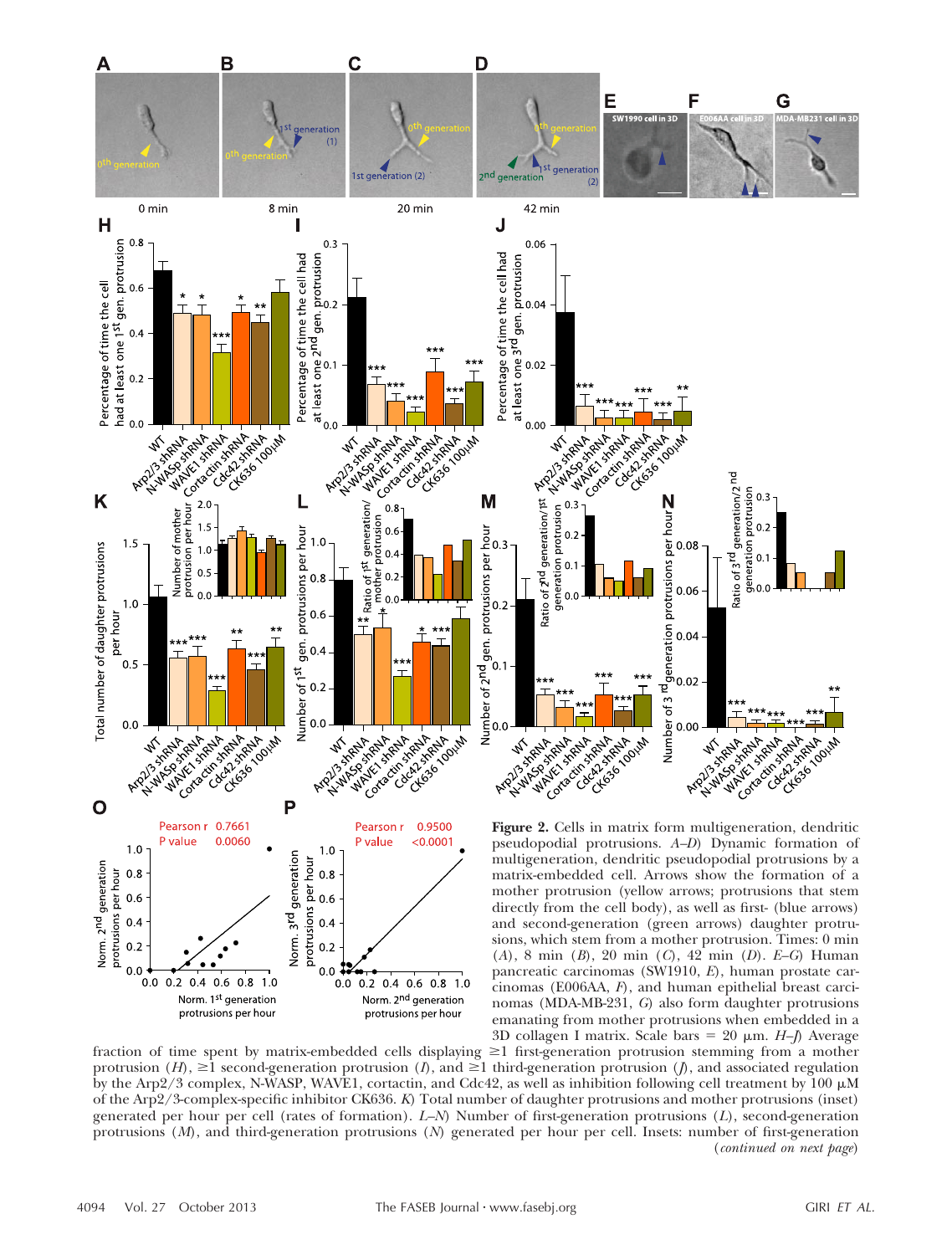daughter protrusions. Henceforth, zeroth-generation mother protrusions are referred to as mother protrusions, and all first-, second-, and third-generation protrusions are collectively referred to as daughter protrusions. We note that we made sure to use time-lapse movies as opposed to still pictures to identify and quantify protrusions. That way, we could follow the birth, growth, and retraction of all protrusions, helping to delineate mother from daughter protrusions. The fraction of time spent by wild-type (WT) cells in a matrix showing first- and secondgeneration protrusions was  $\sim 70$  and  $\sim 22\%$ , respectively (Fig. 2*H*, *I*); *i.e.*, dendritic branching from mother protrusions was a common occurrence in HT1080 cells in 3D matrix.

Notably, dendritic protrusions were not unique to HT1080 cells and were also readily observed in human pancreatic carcinomas (SW1910; Fig. 2*E*), human prostate carcinomas (E006AA; Fig. 2*F*), and invasive human breast carcinomas (MDA-MB-231; Fig. 2*G*), when these cells were fully embedded inside a 3D matrix. These cells formed a wide lamellipodium when migrating on 2D substrates, but again showed no clear lamellipodial structures in 3D matrices (Fig. 1*F* and Supplemental Fig. S1*J–L*).

## **Arp2/3 complex and associated proteins mediate dendritic protrusion activity**

Given the role of the Arp2/3 complex in nucleating dendritic actin assembly *in vitro*, we asked whether the Arp2/3 complex regulated the dendritic protrusive activity and topology of protrusions in cells in matrix. We found that the fraction of time during which p34-depleted cells displayed  $\geq 1$  first-generation,  $\geq 1$  second-generation, and  $\geq 1$  third-generation pseudopodial protrusion was reduced by 40, 75, and 87%, respectively, compared to control cells (Fig. 2*H–J*). The formation of daughter protrusions, but not mother protrusions, was drastically reduced (Fig. 2*K*, inset). The rate of formation of an *n*th-generation protrusion is defined here as the number of protrusions generated per hour. Moreover, the degrees of branching, *i.e.*, the numbers of first-generation daughter protrusions per mother protrusion (Fig. 2*L*, inset), second-generation protrusions per first-generation protrusion (Fig. 2*M*, inset), and third-generation protrusions per second-generation protrusion (Fig. 2*N*, inset), were all significantly reduced.

This significant reduction of daughter branches and degree of branching from mother protrusions were confirmed by treating cells with the Arp2/3 complex inhibitor CK636. Cells treated with Arp2/3 inhibitor CK636 showed greatly decreased dendritic protrusive branching, to an extent similar to that caused by shRNA depletion of p34 (Fig. 2*H–N*). Notably, while the Arp2/3 complex

mediated protrusive branching off from mother protrusions (Fig. 2*K*), it did not mediate the formation of mother protrusions (Fig. 2*K*, inset), which suggested distinct mechanisms for the formation of mother *vs.* daughter protrusions. These results show that a variety of human cancer cells in matrices, but not on flat substrates, feature highly dendritic protrusions with rates of formation of daughter protrusions and degree of branching tightly regulated by the Arp2/3 complex.

Biochemical data indicate that F-actin nucleating ability of the Arp2/3 complex is greatly enhanced by N-WASP, WAVE1, cortactin, and Cdc42 through direct or indirect binding interactions (24, 31–33). Here we found that the degree of protrusive branching was reduced in N-WASP-depleted cells to a similar extent as in p34-depleted cells (Fig. 2*H–N*). The fraction of time during which N-WASP-depleted cells displayed  $\geq 1$  firstgeneration,  $\geq 1$  second-generation, or  $\geq 1$  third-generation pseudopodial protrusion was reduced by 33, 85, and 98%, respectively, compared to control cells (Fig. 2*H–J*), similarly to the Arp2/3 complex. We observed a much larger effect in WAVE1-depleted cells, and the fraction of time during which the WAVE1-depleted cells displayed  $\geq 1$  first-generation,  $\geq 1$  second-generation, or  $\geq 1$  third-generation protrusion was reduced by 54, 89, and 94%, respectively, compared to control cells (Fig. 2*H–J*). The degree of protrusive branching from mother protrusions was decreased in Cdc42- and cortactin-depleted cells to a similar extent as in p34- and N-WASP-depleted cells (Fig. 2*K–N*). We also found that changes in the rates of formation of first-generation protrusions modulated by Arp2/3, N-WASP, WAVE1, cortactin, and Cdc42 correlated strongly with changes in the rates of formation of second-generation protrusions by the same molecules (Fig. 2*O*, *P*), which suggests that the same molecular mechanisms support the formation of first- and second-generation protrusions.

Finally, similarly to the Arp2/3 complex, N-WASP, WAVE1, cortactin, and Cdc42 did not play an important role in the formation of mother protrusions (Fig. 2*K*, inset), further suggesting distinct mechanisms for the formation of mother and daughter protrusions. These results suggest that perturbations of the Arp2/3 complex through its activators N-WASP and WAVE1, or through the N-WASP regulator cortactin and effector Cdc42, or through direct depletion, had the similar effect of specifically reducing protrusive dendritic branches.

# **Mother and daughter protrusions are differentially regulated**

Since mother and daughter protrusions were differentially regulated, we asked whether one could identify molecules that specifically regulated mother protru-

protrusions per mother protrusion (*L*), number of second-generation protrusions per first-generation protrusion (*M*), and number of third-generation protrusions per second-generation protrusion (*N*). *O*, *P*) Correlations between the rates of formation of first- and second-generation protrusions (*O*) and rates of formation of second- and third-generation protrusions (*P*). For all panels, cells were monitored for 16.5 h. For each condition,  $n = 3$ ;  $\geq 60$  cells were probed. \* $P \lt 0.05$ , \*\* $P \lt 0.01$ , \*\*\* $P \lt 0.001$  *vs*. WT.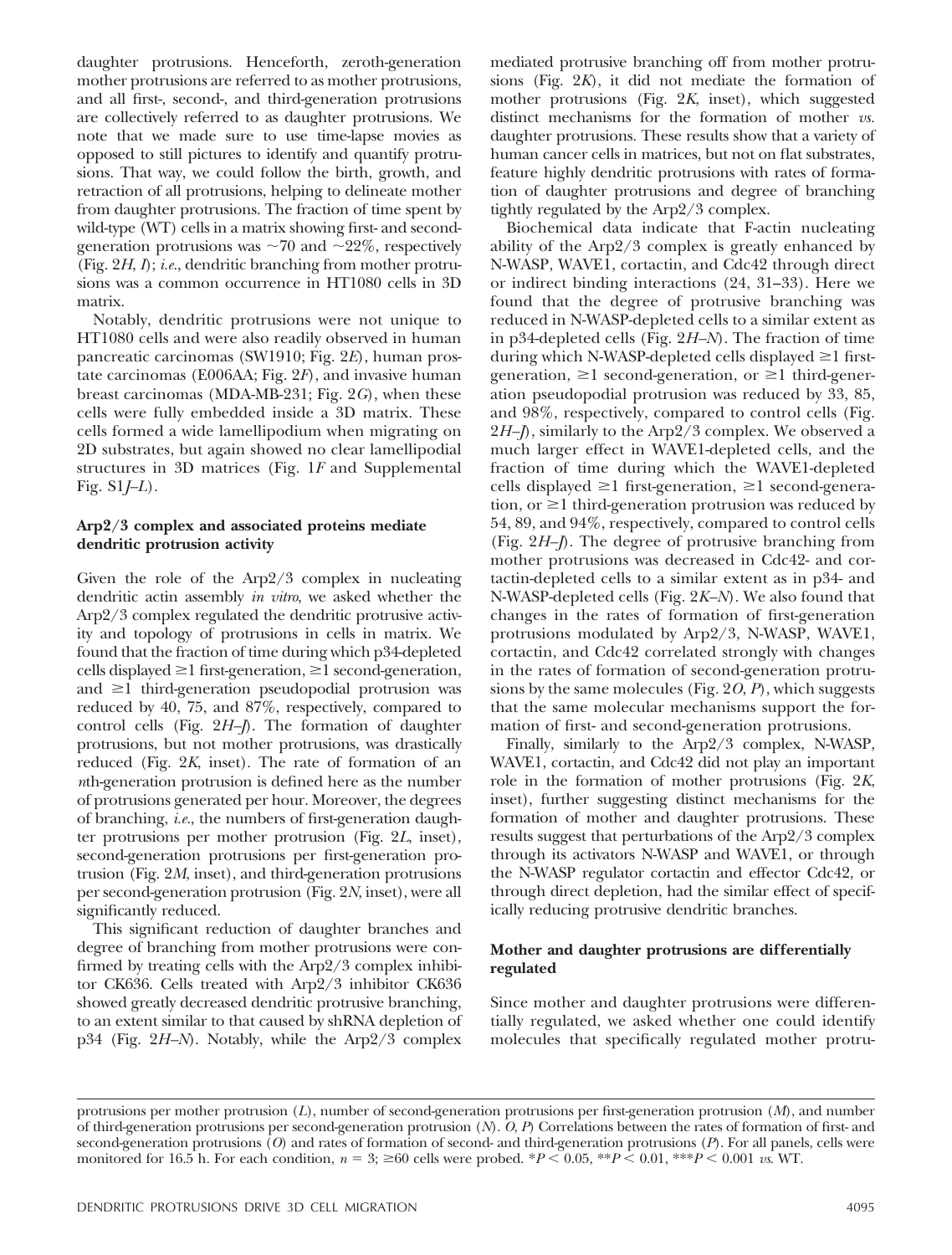sions, not daughter protrusions. A phenotypic screen revealed that scaffolding protein p130Cas and focal adhesion proteins talin and focal adhesion kinase regulated the formation of mother protrusions, but not the degree of branching from mother protrusions in matrix-embedded cells (**Fig. 3***A, B*). Although not statistically significant, focal adhesion and lamellipodium protein VASP seemed to regulate both daughter and mother protrusions (Fig. 3*A*, *B*). Together, these results suggest that mother and daughter protrusions are molecularly distinct and differentially regulated. Moreover, through a highly consistent and robust phenotype, these results further demonstrate the specificity of the role of the Arp2/3 complex in mediating the formation of dendritic daughter protrusions in 3D matrix.

What is the functional importance of dendritic daughter protrusions? Pearson assessment of the extent of correlation between 3D cell speed and the rate of generation of protrusions revealed that while the number of mother protrusions was not predictive of cell speed, 3D cell speed strongly correlated with the number of daughter protrusive branches. These results suggest that the rate of formation of daughter protrusions (Fig. 3*C*, *D*), not the rate of formation of mother protrusions (Fig. 3*E*, *F*), regulates cell migration in 3D matrix at both short and long time scales. Since the rates of formation of first- and second-generation protrusions correlate (Fig. 2*O*, *P*), this correlation with cell speed held for the rate of formation of first-generation protrusions and the rate of formation of second-generation protrusions.

Next, we asked whether the length of mother protrusions and/or daughter protrusions correlated with cell speed. We found that the length of daughter protrusions was not correlated with cell speed (Supplemental Fig. S1*I*). Similarly, the length of mother protrusions did not correlate with cell speed (Supplemental Fig. S1*H*). Together, these results suggest that the number of dendritic protrusions predicts cell speed in 3D matrices, which was not a result predictable from the conventional 2D case, because cellular protrusions have fundamentally different topology in 3D matrices (Figs. 1 and 2 and Table 1).

# **Arp2/3 complex and associated proteins regulate matrix traction**

To further determine how the Arp2/3 complex modulated 3D cell migration, we asked whether changes in dendritic branching from mother protrusions by the Arp2/3 complex and associated proteins was accompanied by a differential ability of cells to apply traction forces on their surrounding matrix. Using time-resolved reflection confocal microscopy, the movements of collagen fibers in the vicinity of migrating cells were monitored (**Fig. 4***A–D*). Customized PIV software allows us to track time-dependent local matrix deformation with high spatial resolution (Fig. 4*C*). Cells pulled on their surrounding matrix and then asymmetrically released the



**Figure 3.** Daughter protrusions, not mother protrusions, regulate 3D cell speed through the Arp2/3, N-WASP, cortactin, and Cdc42 module. *A*, *B*) Total number of mother protrusions produced per hour (*A*) and degree of branching from mother protrusions (number of first-generation protrusions per mother protrusion; *B*) in FAK-, talin-, p130Cas-, and VASP-depleted cells. For all panels, cells were monitored for 16.5 h. For each condition,  $n = 3$ ;  $\geq 60$  cells were probed for protrusion analysis.  $**P < 0.01$ ,  $**P < 0.001$  *vs*. WT. *C–F*) Assessment of correlation between 3D cell speeds evaluated at time lags of 16 min  $(C, E)$  and 1 h  $(D, F)$  and the rates of formation of daughter protrusions (*C*, *D*) and mother protrusions (*E*, *F*).

matrix for net movements (Fig. 4*D*). We found that the extent of deformation of the matrix was reduced on p34 depletion and N-WASP depletion (Fig. 4*E*, *F*).

Treatment of matrix-embedded cells with the F-actin depolymerizing drug latrunculin B and, to a lesser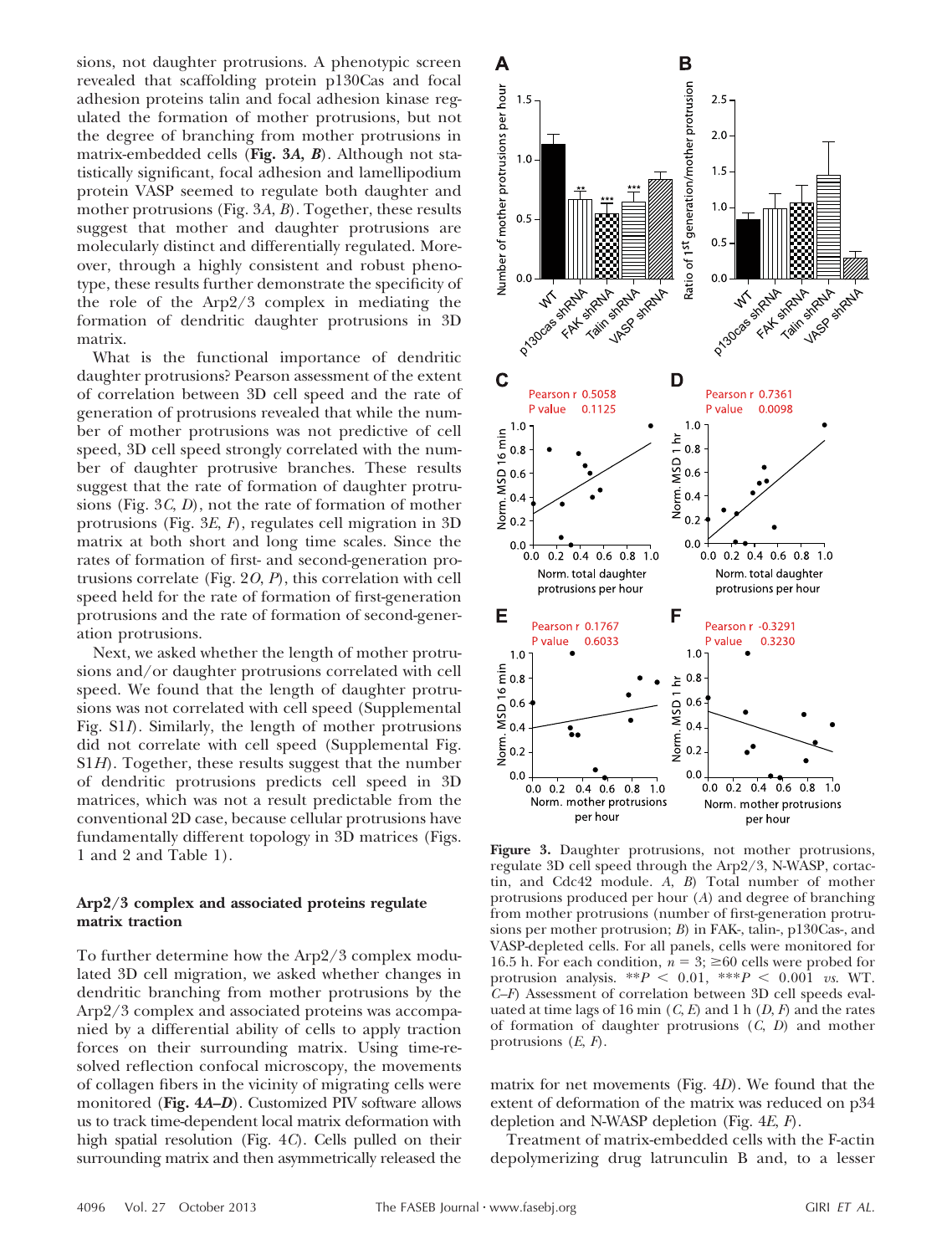

the cell) and matrix release from the cell (blue; movement away from the cell) (*D*). *E*, *F*) Average instantaneous deformation (*E*) and maximum deformation (*F*) of the matrix of fiduciary points located at  $\sim$ 10  $\mu$ m distance from the cell. *G*, *H*) Rate of formation of mother protrusions (*G*) and daughter protrusions (*H*) for control cells and cells treated with actin depolymerizing drug latrunculin B and myosin II inhibitor blebbistatin. \**P* 0.05, \*\**P* 0.01, \*\*\**P* 0.001 *vs.* WT. *I*) Architecture of the actin filament network in matrix-embedded cells, evaluated by confocal microscopy. Maximum confocal projection (left panel) shows the elongated morphology and side protrusions in cells in matrix. Cross sections of the same cell (right panel) reveal that the actin network in protrusions is constituted of cortical bundles. Arrows indicate distinct longitudinal actin filament bundles positioned at the periphery of cell protrusions.

extent, with myosin II inhibitor blebbistatin reduced the formation of both mother and daughter protrusions (Fig. 4*G*, *H*). This suggests that actin filament assembly and acto-myosin contractility are required for the generation of mother and daughter protrusions. Immunofluorescence microscopy showed phospho-myosin IIa colocalized with actin fibers: regions with higher actin content featured higher content in phosphorylated myosin (Supplemental Fig. S2*J–L*, white arrowheads). Due to inherent technical difficulties, the actin filament structure of matrix-embedded cells could

not be assessed by electron microscopy; however, highresolution confocal microscopy of actin organizations revealed that actin filaments in both mother and daughter protrusions were concentrated at the cortex of the protrusions (Fig. 4*I*). To avoid any edge effects, we imaged cells  $\geq 150 \mu m$  from the bottom of the dish. Confocal cross sections revealed the presence of thick filament bundles that followed the length of mother and daughter protrusions and were confined to and spatially dispersed along their cortex (Fig. 4*I*). The average width of these cortical bundles of F-actin was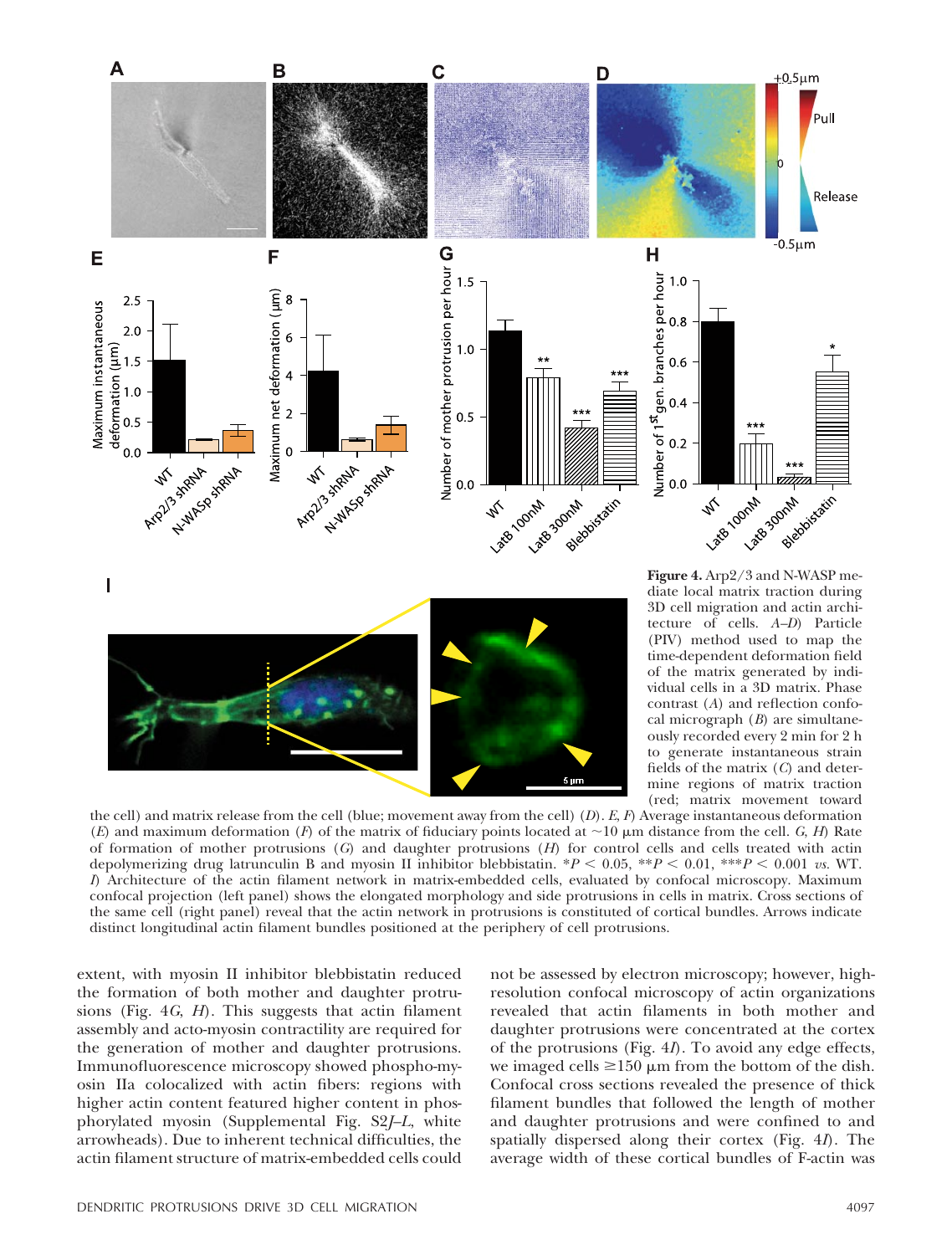$\sim$ 1 µm. Actin distribution in these protrusions is different from that of a conventional filopodia in the 2D case, which typically contain a single core bundle of actin filaments (34). In the 3D case, protrusions contain multiple bundles of actin filaments, and they are located at the cell cortex (35).

## **DISCUSSION**

The Arp2/3 complex and its activators play important roles in cell migration on 2D substrates (6, 7), but their roles in 3D migration have not been elucidated. The major finding of this paper is that the branched protrusions, in particular terminal daughter protrusions, displayed by cells in 3D matrices are specifically regulated by the Arp2/3 complex and its activators and are determinants of cell migration and matrix traction. Of course, this result does not mean that mother protrusions are not required for 3D motility, since they are required for the formation of the daughter protrusions. Rather, our data suggest that as soon a minimum number of mother protrusions is generated (seemingly  $\sim$ 1.2/h; Fig. 2*K*, inset), then cell speed is set by the Arp2/3-, N-WASP-, WAVE1-, cortactin-, andCdc42-regulated degree of branching from these mother protrusions. Hence, the Arp2/3 complex regulates 3D cell motility by modulating the ability of cells in matrix to form dendritic protrusions.

It is important to note that although the depletion of Arp2/3, N-WASP, WAVE1, cortactin, and Cdc42 reduced cell speed in both 2 and 3 dimensions, the levels of effect were significantly different. This does not mean that these proteins regulate cell migration the same way: this is why we conducted a rigorous comparison that showed a poor global correlation between 2D and 3D migration speed, *i.e.*, the relative roles of these proteins in 2D and 3D migration are significantly different when all these proteins are assessed together, as opposed to one at a time.

Another important observation is that cells in 3 dimensions showed no clear lamellipodium (Supplemental Fig. S1*J–L*), a prominent process for cell on 2D surfaces. While we observed no wide lamellipodium, it is still possible that the tips of side branches show small lamellipodium-like protrusions. However, such a structure would have to be smaller than a couple of micrometers. Moreover, terminal dendritic protrusions move along collagen fibers, which in the present conditions are only  $\leq 120$  nm in diameter (36, 37), which would not be able to support the formation of flat lamellipodial structures, unlike cells on 2D substrates.

We note that the multigeneration dendritic protrusions described in this work are structurally and functionally distinct from well-characterized finger-like structures formed by adjoining endothelial cells in 3D matrix and invadopodia formed at the basal surface of cells placed on the surface of soft gels (Table 1). This phenomenon, also known as cell sprouting, is well described in endothelial cells (38). The protrusions we describe here are part of the same cell. These dendritic protrusions are also distinct from invadopodia, which are actin and actin-related protein-rich membrane extensions that some invasive tumor cells grow from the ventral surface in contact with the extracellular matrix  $(39-43)$ . Invadopodia have an average width of  $0.5-2$  $\mu$ m and a length of  $\sim$ 2  $\mu$ m and, most notably, are not branched (43). Although Arp2/3 and N-WASP are associated with invadopodia (42), invadopodial structures differ from 3D pseudopodial protrusions in length (2 *vs.*  $\sim$ 10–60  $\mu$ m), topology (linear *vs.* dendritic), function (invasion *vs.* migration), location in the cell (basal *vs.* all around the cell surface), and protein content (F-actin and associated proteins *vs.* F-actin, associated proteins and microtubule) (Table 1).

Recent work suggests that cells in 3D matrices undergo two modes of migration: amoeboid (integrinand MMP-independent gliding migration) and mesenchymal (integrin- and MMP-dependent migration) (17, 20, 44). However, for cancer cell migration in gels made of acid-extracted collagen I, as used here, MT1- MMP inhibition or silencing blocks invasive activity of HT1080 cells in 3D collagen I matrix, and we do not observe amoeboid migration (20, 45).

The presence of cortical actin filament bundles in both mother and daughter protrusions suggests that these actin bundles in the mother protrusions branch off into actin bundles in daughter protrusions, unlike core bundles in filopodia for cells on 2D substrates (Table 1 and Supplemental Fig. S1*M*). Therefore, the actin-based mechanism of formation of daughter protrusions from mother protrusions in cells in 3D matrix is distinct from the actin-based mechanism of formation of filopodia from lamellipodium in cells on 2D substrates, which stem from the mixed orthogonal network/bundles of the lamellipodium (34).

In sum, this study reveals that highly branched protrusions in cells in matrix, which are specifically regulated by the Arp2/3 complex and associated proteins, play a critical role in 3D cell motility.  $F_J$ 

This work was supported by U.S. National Institutes of Health (NIH) grants GM084204, CA143868, and CA85839. D.W. acknowledges fruitful discussions with Dr. Sean X. Sun (Johns Hopkins Physical Sciences–Oncology Center, Johns Hopkins University). A.G. and D.W. designed the experiments; A.G., S.B.K., N.T., H.J., and D.W. conducted the experiments and analyzed the data; A.G. and D.W. wrote the article; A.G., D.W., and G.D.L. edited the article. The authors declare no conflicts of interest.

#### **REFERENCES**

- 1. Pollard, T. D., and Borisy, G. G. (2003) Cellular motility driven by assembly and disassembly of actin filaments. *Cell* **112,** 453–465
- 2. Goley, E. D., and Welch, M. D. (2006) The ARP2/3 complex: an actin nucleator comes of age. *Nat. Rev. Mol. Cell Biol.* **7,** 713–726
- 3. Derry, J. M., Ochs, H. D., and Francke, U. (1994) Isolation of a novel gene mutated in Wiskott-Aldrich syndrome. *Cell* **78,** 635– 644
- 4. Miki, H., Miura, K., and Takenawa, T. (1996) N-WASP, a novel actin-depolymerizing protein, regulates the cortical cytoskeletal